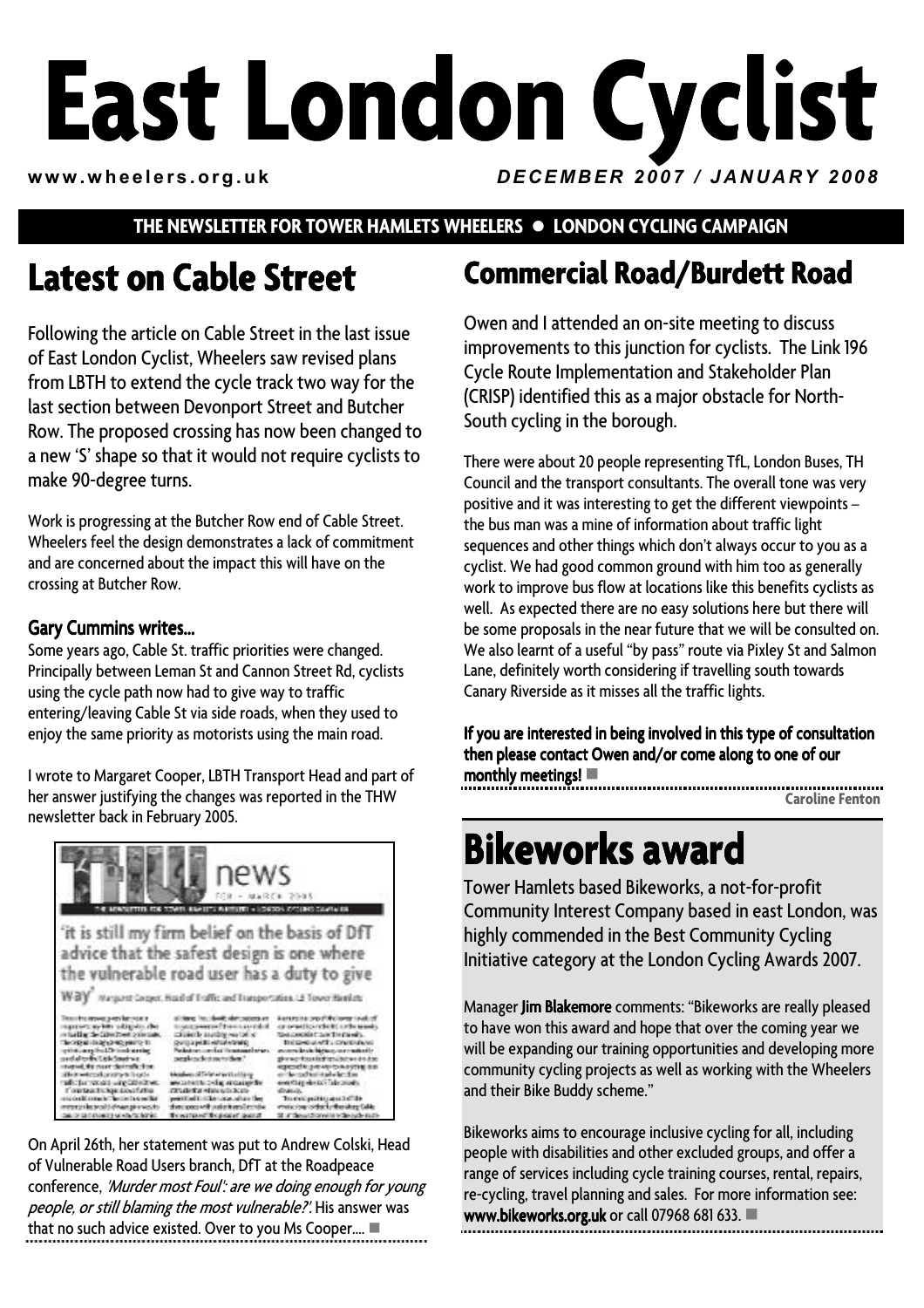# **Wheelers weekend**

Once again the Wheelers had their Autumn Weekend away. This is an annual event in the Wheelers calendar, during which we travel out of London and sample some of the English countryside, as well as a bit of history and culture, whilst cycling distances of between 45 to 60 miles a day.

It is normally a long weekend, but this year most people travelled early Saturday and returned late Sunday. Peter was the only member of the group to arrive on Friday.

This year the destination was Castle Hedingham in North Essex. It was, in Ken's (the ride leader) eyes, close enough to London for people to ride out. However, none of the participants chose to do so before commencing Saturday's 100K ride. The stay was at the Castle Hedingham Hostel, which is yet another YHA location to be closing soon (January 2008).

#### Saturday

A quiet train trip to Braintree, then a short ride to Castle Hedingham.. After that we unloaded bags then set out for the day ride which included a lunch stop at Cavendish, meeting up with Brenda and Kerry at Long Melford, tea at Lavenham, a stop at Sudbury to allow Peter to get his seat fixed before returning to Castle Hedingham.

Braintree to Castle Hedingham – 14K, Day ride – 86K Total distance ridden – 100K

#### **Sunday**

Easy peasy, and pacey, as we rode down from Castle Hedingham with a break for lunch at High Roding before most people got the train from Chelmsford back into town Ride to Chelmsford: 66K, Castle Hedingham to High Roding – 45K My total distance for the day – 122K

#### Participants' pen pictures in no special order:

Jane: She did well, stretching herself to ride a longer distance, and at a faster pace, than she usually rides.

Brenda: Sharp and speedy. That applies to her cycling as well; Apart from this year's Dynamo, this is the first ride that we have been on together, despite the length of time I have known her.

Peter: No comments about New Zealand's national sport but I would recommend that he joins me in some of The Black Knight's workshops to overcome a natural hesitation in cycle maintenance. I believe that he enjoyed the weekend despite riding all day on Saturday, with his knees around his chest because of a broken seat clamp!



Ian: As usual, he sought out the occasional photo opportunity during the ride and enjoyed the scenery throughout, leading to his following others most of the Sunday ride, and on one occasion missing a turning.

Kelvin: An old friend of mine who deserves a mention for leading when I wanted a rest or dropping back to stay with others when I wanted to ride too fast. He also gets an award as he bought me tea at Blackmore after we delivered everyone else, safely, to Chelmsford to return home.

Kerry: At last I managed to see him with his camera. I reckon in the three years I have known him, he has taken hundreds of photos without me even noticing. Maybe I just need to ride behind people more often then I could see what they get up to on rides.

All that remains to say is thanks to all that came along and I hope that I did not manage to pressure you into riding too far/fast but that you did have a good weekend and there was sufficient nonbiking activity to keep you happy for the weekend. Special thanks go to Gerry Matthews who had done most of the organising but was unable to join us as she fell victim to a cold/virus and was restricted to home for the weekend. If you want my usually verbose report then you need to check the website where it is posted along with, hopefully, some of the many pictures that were taken during the weekend..  $\blacksquare$ 

,,,,,,,,,,,,,,,,,,,,,,,,,,,,,, **Ride report: Ken Peters, Photo: Ian Welsby** 

# Stocking filler...

Back in September at the Spitalfields Green Fair, a stall intrigued me with some unusual wristbands for sale. Stallholder and local designer/maker Amy explained that they were not only wristbands, but ankle bands too! The bands are cleverly designed to be not only stylish, but reflective (due to a special Italian fabric) and non-slip too! It took me a while to choose which colour to buy (gold, if you must know), and I am still very pleased with my purchase. The band has press-studs that allow for adjustment, and very useful for keeping my jeans out of my chainset! With Christmas on its way, this item would make a great stocking filler, and comes in boy colours too! www.velorution.biz Contact Amy: amy@cyclodelic.co.uk or www.cyclodelic.co.uk -

**Tracy Karkut-Law**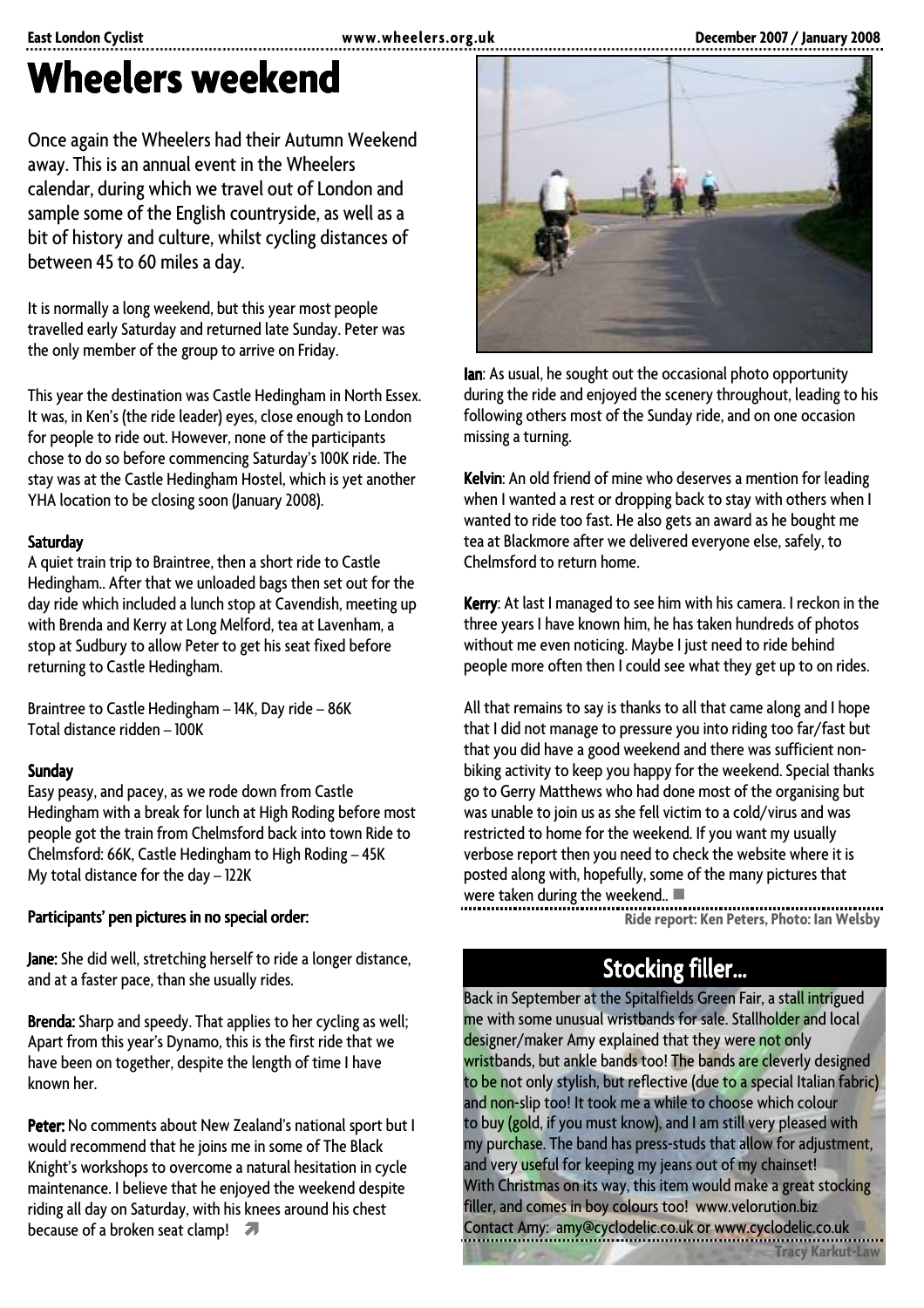# **Wedding bells… bells…**

Hard man... the expression suggests a thug, but in its rather old fashioned 'sportif' terminology it means indomitable, spirited and in this case athlete, as well as a man possessed of a great deal of humility.

In recent years, Colin Waters was the closest we had to an athlete at Wheelers, a person who had run several marathons, including the exotic Parisian one; had completed a Lands End to John-O-Groats ride in just six days, (having to purchase a brand new bike on the way as his chosen machine's frame cracked en route) and had ridden the London-Edinburgh-London Audax in three days or so.

Colin was also the person who, on your behalf set about bringing the issue of bicycle theft to the notice of the GLA by lobbying at the highest level, literally (on a couple of occasions in his company I attended meetings at City Hall in view of Livingstone's penthouse offices).

Well, Colin has left the borough and gone south to Balham, he has also married recently, and a few members of Wheelers attended one of the happiest weddings I'd been to in a while down in the New Forest. Colin is a decent, clever chap, reluctant to make folks aware of his own input but equally

keen to take on tasks like the newsletter distribution and doing worthy favours for members of the group. He is still about and rides with us occasionally.



**Gary Cummins** 

Colin, we wish you and your new bride Michelle well. Good luck!  $\Box$ 

# **Hmmm…**

What's this facility on New Road for?

This type of token safety measure is a waste. LBTH can say they've done it, spent X amount improving



conditions for cyclists, but it's just paint on the road, 'my four year old could have painted that'. Cycling, as a fast-increasing, important mode of transport, deserves greater consideration and sensible investment.

When provision is off road (Mile End Park, river paths) it's easy, but we're in danger on the roads. You get to tricky bits and facilities run out, and where they don't (Advance Stop Lines) they aren't enforced and are abused by motorists.  $\sqrt{\phantom{a}}$ 

Badly planned and implemented facilities don't improve cycling conditions. LBTH may say, apart from improving 'safety', it reinforces other road users' awareness of cyclists. It's better to increase awareness by having more cyclists, encouraging more by installing facilities that really provide for them. Facilities trampled 'undertyre' by motorists are degraded.

LBTH ask what we need without listening well (THW objected to the roundabout facility south of Victoria Park and they put it in!) or think some things too difficult, continue the status quo favouring motor vehicles, degrading the environment for the greater number of other users.

The council does not run all roads in Tower Hamlets. Transport for London administers major roads, but LBTH can represent the local community to them. On a recent site visit by consultants, and others, looking at provision for cyclists along the A11 (a road crossing the entire borough) no one from LBTH was present.



More examples of poorly designed facilities can bee seen at the Warrington Cycle Campaign's 'Facility of the month' page at: www.warringtoncyclecampaign.co.uk – They've amassed such a collection, there is now a book out, entitled Crap Cycle Lanes proceeds go to the Cyclists Defence Fund.  $\blacksquare$ **David Tuckwell** 

# **…Hell's bells! …Hell's bells! bells!bells!**

"Keith, I liked your bell piece in the last *East London* Cyclist... the 'backwards to go forwards' statement was a nice reminder that digital/electronic is not always the way to go in this hi-tech world. Had I written this article I'd have said:

'The humble bicycle bell, a piece of British sh\*\*e engineering, so designed that two weeks after purchase the lower half of the body had filled with water, and the internal mechanism was so rusted it resembled the sunken innards of the Titanic.

On approaching an unwary pedestrian, a push at the handle would elicit 111 decibels of silence, a harder push gave a definite but quiet 'gnrhhwhh' and the handle remained firmly in the 'away' position requiring halting, dismounting and a two thumbed tug back into position, more akin to cocking a weapon than ringing a bell. The top half of the body came in several colours, chrome, red, or picture decal (mine was Flintstones), but these all turned to rust within days, or were unscrewed by 'friends' and chucked away. The ping bell though still works, and has saved me from many encounters with stepping out pedestrians.'

But I didn't write the article so well done for doing it, as you are a tiny bit older than I, you may have had better quality bells available $\mathbb{Z}^n$